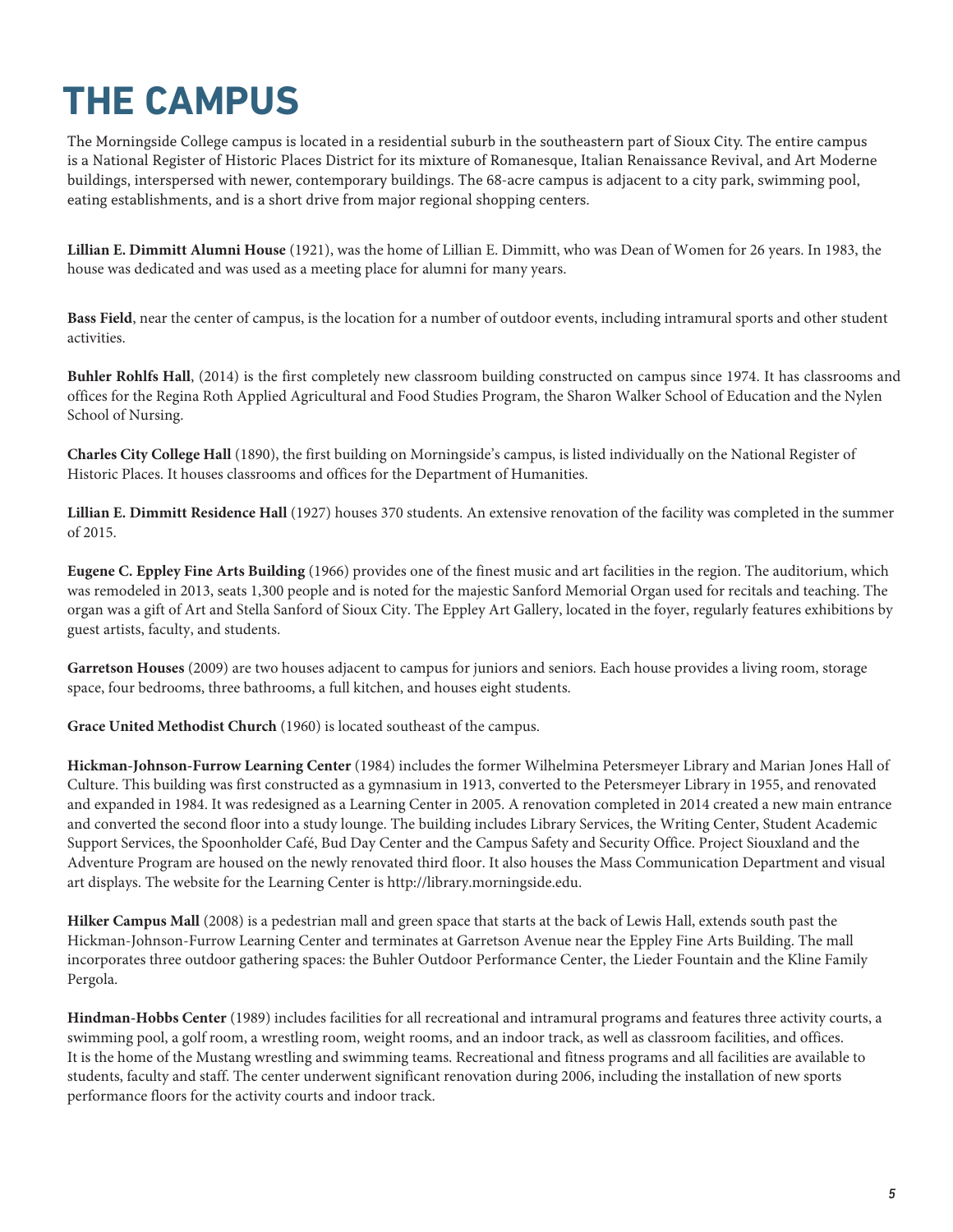**Elizabeth and Irving Jensen Softball Complex** (2006) is located near the center of campus and features cement dugouts, seating for 400, and a two-story press box. The complex is home to the Mustangs' softball team.

**Klinger-Neal Theatre** (1964) includes a 300-seat theatre and support areas. The theatre features a variable performance space allowing for proscenium, thrust, and arena staging.

**Krone Advising Center** (2014) is connected to Buhler Rohlfs Hall. The building houses offices for the first-year advising program, career services, disability services, and international student services. Weikert Auditorium is located on the second floor.

**Lags Hall** (2007) features single bedroom housing. This apartment-style residence hall houses 60 students in 15 four-bedroom suites, complete with restroom and living room/kitchen area. The facility also features a large community room and fitness center.

**Helen Levitt Art Gallery** (1998), adjoining the Eppley Fine Arts Auditorium, is home to the Levitt art collection which includes work by internationally famous artists. Works by Tamayo, Rauschenberg, Johns, Frankenthaler, Nevelson, Motherwell, Miro and Hockney are included in the million dollar collection.

**Lewis Hall** (1900), Morningside's second oldest building, contains administrative offices and classrooms and offices for the Department of Humanities.

**Robert M. Lincoln Center** (1974) houses the U.P.S. Auditorium, business library, conference rooms, and the Center for Entrepreneurship Education, as well as classrooms and offices of the Department of Accounting and Business.

**The MacCollin Classroom Building**, adjoining the Eppley Fine Arts Building, houses offices, art studios, practice rooms and classrooms for the Music and Art Departments.

**Mason Family Tennis Complex** (2014) became part of the campus when the City of Sioux City transferred ownership of the courts during the summer of 2015. The courts continue to be open to the public.

**Elwood Olsen Stadium** (1940), formerly Roberts Stadium, is home to Morningside's football, soccer and track and field teams. More than \$2.5 million in renovations to the stadium were completed in 2005, including the installation of field turf and a new track, new field lighting, a new press box and a new parking lot.

**The Olsen Student Center** (1962) is the hub of student activity on campus and is the location for many college and community activities. Over \$2 million in renovations to the main level of the building were completed in 2007, including complete remodeling of the Dick and Marty Wikert Dining Hall, lobby, Hickman Room, and Yockey Family Community Room. The building also houses the Mustang Grill, the Bookstore, the Maud Adams room, the Office of Residence Life, Student Government, Health Services, Campus Ministry, Personal Counselor, the Technology Services Center, and the student post office.

**Physical Plant Building** (2007) is located on the south edge of the campus. It is home to the maintenance and custodial services departments and the print shop and mailroom.

**Donald E. Poppen Apartments and the Joan L. and Norman W. Waitt, Sr. Apartments** (2003) house a total of 72 students. Each apartment has three or four bedrooms, two bathrooms, and a shared living room/kitchen area. Study rooms, laundry facilities, and parking are also available on site.

**Residence Complex** (1966) houses 93 students.

**Roadman Hall** (1953) houses 248 students. Along with student rooms, the building contains 12 apartments. It also houses the Information Services Center. Extensive renovations of the south wing of Roadman were completed in 2005 and included installation of air conditioning in each student room, new restroom and laundry facilities, and a new combination kitchen/study area.